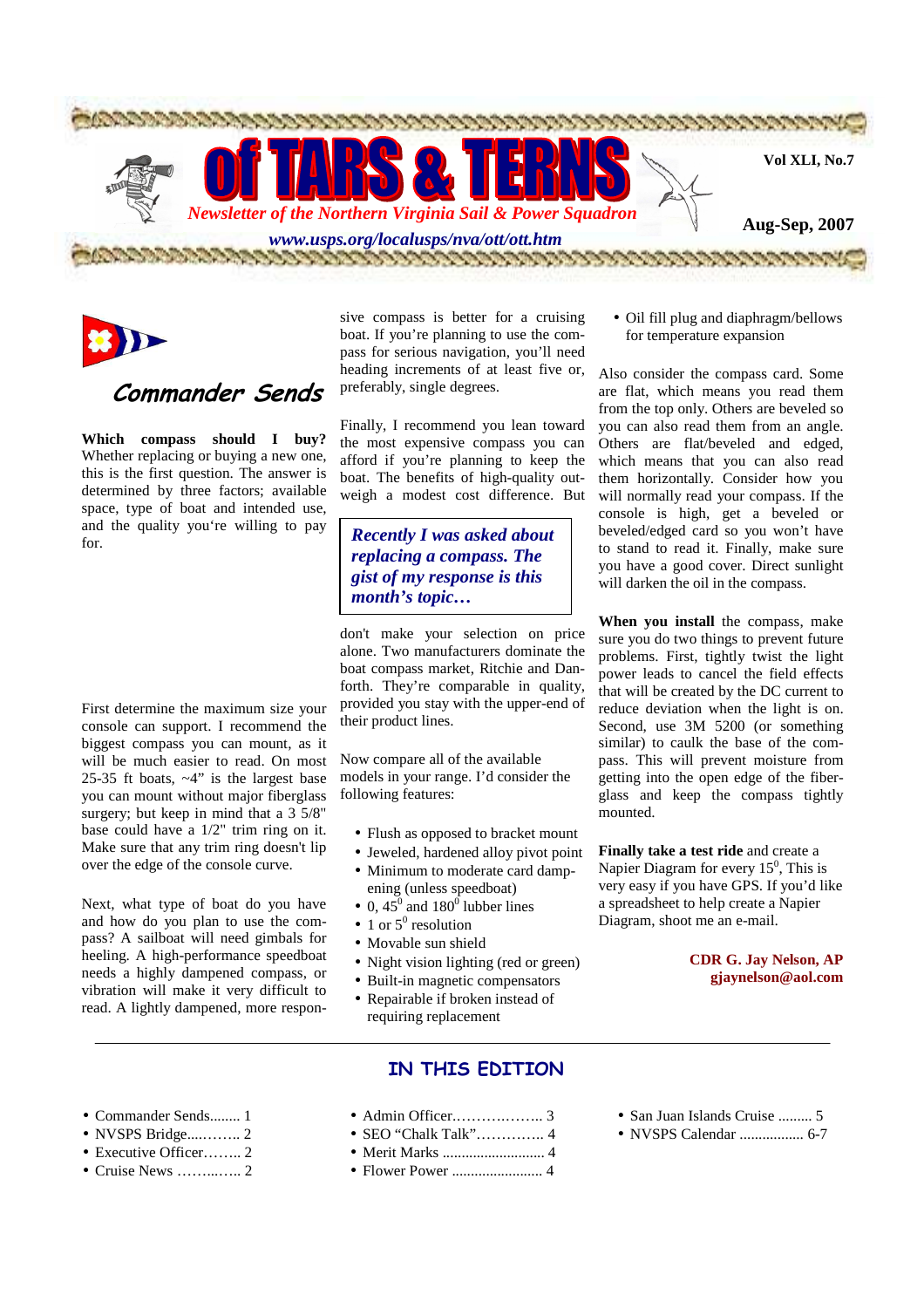

# **NVSPS BRIDGE**

**COMMANDER**  Cdr G. Jay Nelson, AP 703-437-0064 gjaynelson@aol.com

**EXECUTIVE OFFICER**  Lt/C William Blanding, AP smodim@comcast.net

**EDUCATION OFFICER**  Lt/C Rick Baker, AP (703) 318-5899 rickbaker6@verizon.net **ASST:**1/Lt Richard Unis P/C/

**ADMIN OFFICER**  Lt/C John Shivik, AP jshivik@cox.net **ASST:** 1/Lt Ron Larson, P

**SECRETARY** 



claralee@comcast.net **ASST:** 1/Lt S Sams-Grohoski **TREASURER**

Lt/C Clara Blanding, AP

Lt/C Steven Hall, P (703) 242-8566 sdhall01@verizon.net

**ASST:**1/Lt Joel Bailey AP

### **AT LARGE**

Lt George Degnon, P 703-448-8766 Lt Tom Martin, AP 703-820-7671 D/Lt Walter D. Lazear, AP 703-620-1821 Lt Jay Karjala, P 703-818-8676 Lt Francis Williamson, AP 703-440-9074 P/C Keith Segerson, P 703-670-2270

*of Tars & Tern* **DISTRIBUTION**  Lt Manette Lazear, AP D/Lt Walter D. Lazear, AP

*of Tars & Terns* **EDITOR**  (202) 337-0960 psoballe@yahoo.com

# **"EXECUTIVE PRIVILEGE"**

### **Executive Officer: Lt/C Bill Blanding, AP**

Sunday @ 0620 and we've been anchored out on the Rhode River since Friday evening (with over 100 other boats) and I'm contemplating whether I should recharge the batteries. We've used 347 Amp/hrs out of a total of 675 "available" and the voltage is down to 12.10 Volts. If you have the book *Sailboat Electrics Simplified*, by Don Casey in your cruising library, then you know the answer. The book is a must have, easy to read, basic, and very non-technical. Reading this book will get you up and running in understanding 12 Volt systems, how they work and how to make basic repairs. The author puts the "technical" parts into common every day terms and examples that make it easy to understand. Yes, I understand the title has the word "Sailboat" in it, but don't let that scare you away, it really is a great book. Give it a read and if you have any questions, let me know. Oh the answer is yes, I have to recharge the batteries and we actually used more than we should have before recharging---do you know why? Remember to play "what if", know the answers ahead of time and you'll be a bit more prepared to deal with the unexpected out on the water---especially those dealing with safety.

We're still looking for a boat show chairman to organize, set up and oversee the 2008 Spring boat show. Give me a call or email me if you're interested. This is a relatively easy effort and it will get you into the boat show for free.

The D5 cruise and the National meeting are coming up. Check out the *Mark5* and *Ensign* for the details.

## **Cruise News**

**September Rendezvous. 15-16 Sep**. place TBD (open to suggestions). It's HOT, HOT, HOT, and the forecast is for HOTTER, HOTTEST, and WAY BEYOND HOT! OK, who wants to get all sweaty in July and August? That's right, NOBODY! Soooo, what better time to plan a weekend rendezvous than September? Depending on squadron response, we can turn this into a marina/anchor/drive occasion for better participation. We've tried Solomon's, so this time, maybe to a more northern latitude? Give me a holler and advise preferences. We have the time to make this a great event. New squadron members, don't be shy – all it takes is one time to be a veteran of the NVSPS sailing society (OK, I made that one up!)

**Fall cruise to Tilghman Island 19-21 Oct.** The highlight of this annual event is the magical Tilghman Island Day, Sat 20 Oct. There'll be food, events, food, and more events, and an ice cream dessert. This is a popular destination since the cruising for both sail and power is painless (except for an occasional storm, fog, pestilence, & plague). Science has found a cure for scurvy, so bring plenty of limes & lemons for your favorite libation. Check it out: http://www.tilghmanmd.com/TILDAY\_2007.pdf)

Phone: 410-886-2300 Fax: 410-886-2118

**Cruise Director: Joe Jarocki** jpjgaj@vzavenue.net

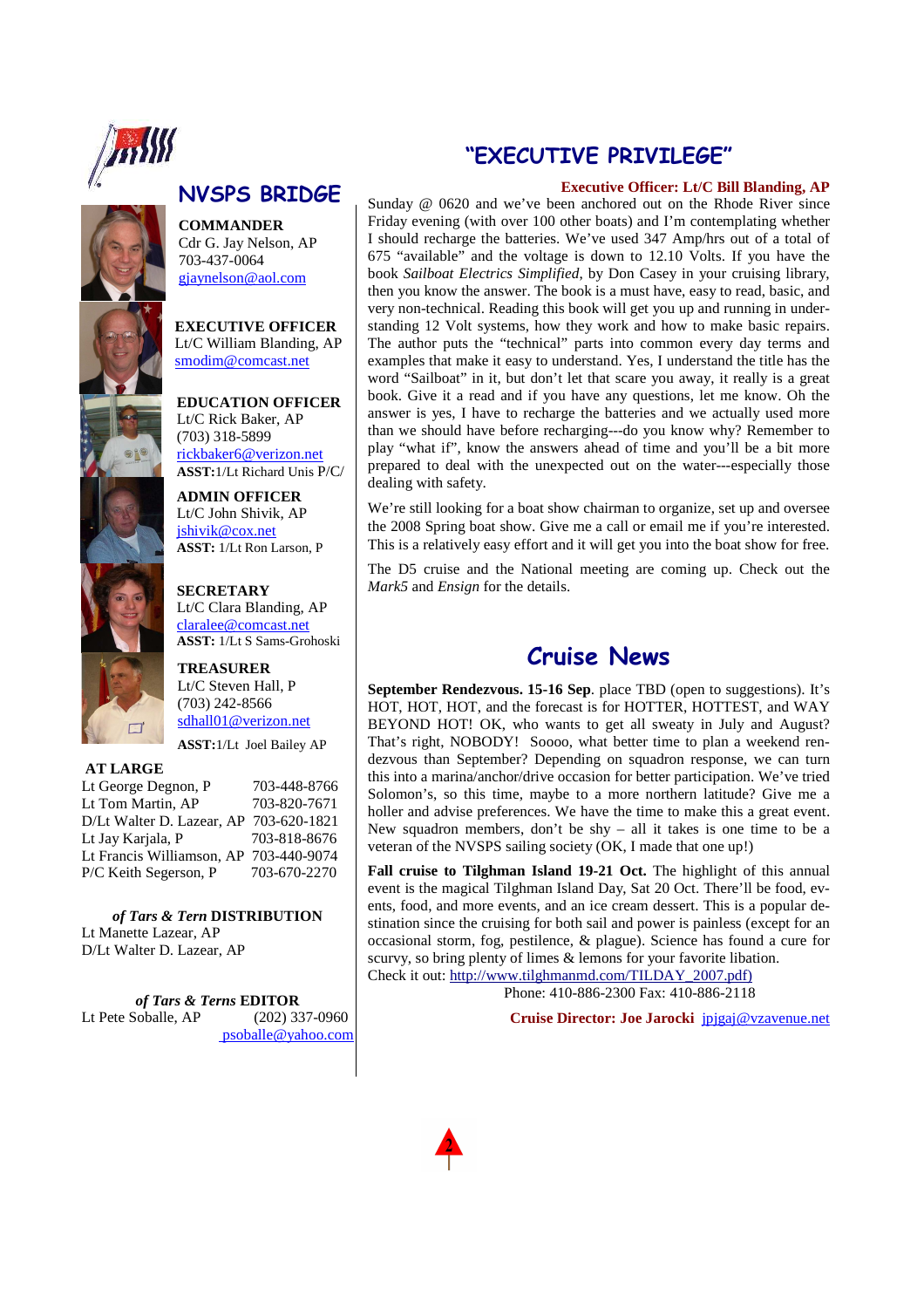

## **Lt/C John Shivik, AP**

Hope you had a nice summer. Weather has been really fantastic. There is no doubt that rising fuel prices have impacted the stinkpots (power boats) in enjoying time on the water (other than in the slip). The rag haulers (sailboats) have found some very favorable conditions but, as usual, mid summer typically has less wind. Why? Learn and be safe.

**The NVSPS Last Chance** (not really) Rendezvous takes place 15 & 16 Sept. Don't be a passive member, participate! Check with Joe Jarocki at jpjgaj@vzavenue.net.

**NVSPS Holiday Party** 8 Dec. Mark your calendar Now. It's at the American Legion in Fairfax City. Dinner, dancing, Santa (?) and a great time with friends. More in the next *oT&T*.

**Weatherwise:** Now is the time to prepare for potential tropical storms affecting our area. Have a plan for what to do with your boat (and at home, too). Work out an agreement with your marina to have your vessel hauled. Better on land than in the briny. But without haul out, there are options. Proper preparations at your slip or seeking a hurricane hole are other evasive measures. If you trailer your boat, you will still need to take precautions. Don't be lulled into a false sense of security. Tropical storms can destroy your vessel. Storm surge, high winds and torrential rains are just some of the destructive forces.

### **IMPORTANT NOTICE**

Our All Hands' meeting 10 Oct will be at the Fairfax Yacht Club. Besides the waterside location, *this is an International Potluck.* What a way to try different foods and fill one's diet void! So please bring a main dish, salad or dessert with a foreign, ethnic, or whatever flair at 1900 so we can start with a great meal. NVSPS will provide beverages, cups, plates, cutlery and napkins. Donation (made out to NVSPS) is \$5 per couple. Single, \$2.50. Children, free. Please contact me or 1stLt Ron Larson, P. Directions to the Fairfax Yacht Club are on this page, and on the NVPS WEBSITE.

# **Directions to FYC**

## **(10 Oct 07 @ 1900, RSVP by 03 Oct)**

## **10721 Old Colchester Rd, Mason Neck, VA 22079. On the Occoquan River 38<sup>o</sup> 41'N, 77<sup>o</sup> 15'W**

**From the Beltway:** South on I-95, exit for Woodbridge via US Rte 1 south. Left at Furnace Rd, the first light. Go under the railroad, then straight across Old Colchester Rd. down the private lane to FYC. Park at any open space.

**From Fredericksburg:** North on I-95, exit for Rt 123 east to Rt 1. Left on Rt 1, cross the Occoquan river. Right at Furnace Rd, first light. Go under the railroad, then straight across Old Colchester Rd. down the private lane to FYC.

|                                  | Enclosed is my check made payable to NVSPS for ______reservations @ \$5.00 per couple, \$2.50 per single, Children                 |  |  |  |  |
|----------------------------------|------------------------------------------------------------------------------------------------------------------------------------|--|--|--|--|
|                                  | $\blacksquare$ under 13 FREE, for the 10 Oct International Pot Luck at FYC. Please bring your favorite ethnic, foreign or whatever |  |  |  |  |
|                                  | $\Box$ special dish or dessert to share!                                                                                           |  |  |  |  |
| п                                |                                                                                                                                    |  |  |  |  |
|                                  | $\blacksquare$ Member Name(s):                                                                                                     |  |  |  |  |
| $\blacksquare$<br>$\blacksquare$ |                                                                                                                                    |  |  |  |  |
|                                  |                                                                                                                                    |  |  |  |  |
| $\blacksquare$                   |                                                                                                                                    |  |  |  |  |
| Guest(s)<br>n                    |                                                                                                                                    |  |  |  |  |
| П                                |                                                                                                                                    |  |  |  |  |
| $\blacksquare$                   |                                                                                                                                    |  |  |  |  |
| $\blacksquare$                   | Yes, I can help with Setup $\Box$<br>Cleanup $\Box$<br>and Have fun $\Box$                                                         |  |  |  |  |
| $\blacksquare$                   | Send your check and this form to: P/C John Shivik, AP;10815 Colton Street; Fairfax, VA 22032-3404                                  |  |  |  |  |
| П                                |                                                                                                                                    |  |  |  |  |
|                                  |                                                                                                                                    |  |  |  |  |
|                                  |                                                                                                                                    |  |  |  |  |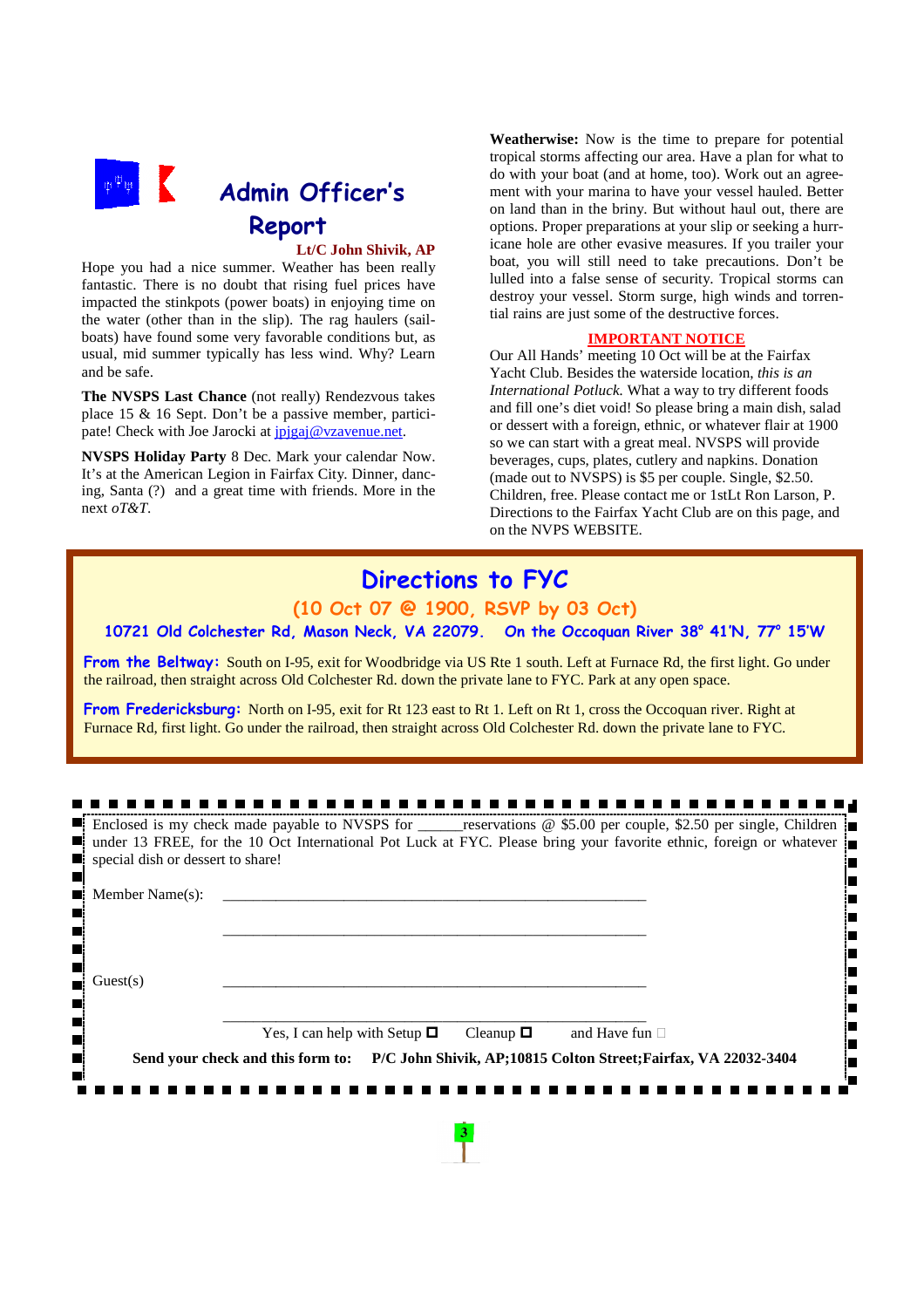## **"Chalk Talk" Education Officer Lt/C Rick Baker, AP 703 318-5899** rickbaker2006@verizon.net

Our lineup is evolving. All new members, who haven't, should register for Seamanship and Piloting. These are your first USPS member courses. You can take Pilotin*g* before Seamanship. But Seamanship gets you on the water to practice boat handling, anchoring, planning, and reactions to adverse conditions. Piloting and Advanced Piloting in the fall and winter, respectively, take you to the next levels so you can cross the Chesapeake or take an offshore voyage confidently using your chart, compass, and electronic navigation.

We're going to try some Saturday courses to pique your interest. Please register (with Rick Baker) on time so I can order the right number of books. At least 10 registered, inclass members are required to make any course or seminar a go.

### *And please contact me if you'd like to teach or proctor any of these offerings!*

**VHF AND DSC RADIO SEM** (Tue: 11Sep, 1900-2130) New for 2007. Learn to use the VHF and the new Digital Selective Calling service. \$35. Families and significant others may share materials for a discount. Location: TBD, Fairfax. Instructor: TBD. *Register by: 6 August.*

**ENGINE MAINT** (Tue: starting 18 Sep @1900) 11 sessions. Updated for 2007. Learn to troubleshoot gas, diesel, inboard, and outboard engines. \$95; families and significant others may share books for a discount. Location: TBD. Instructor: Dwight Bues *Register by: 6 Aug* 

### **PILOTING (P)** (Sat: Starts 03 Nov, 1200-1600)

Kick up your navigation and piloting skills to make boating more safe and fun. Increase your confidence about getting from A to B in deteriorating weather and endless horizons. Incorporates GPS, chartplotters, and computeraided nav systems, found on newer boats; yet provides the fundamentals to get you out of trouble if your electronics quit. \$95. Families and significant others may share books for a discount. Location: TBD, Fairfax. Instructor: Tom Ballew. *Register by: 20 Sep.*

**INSTR DEVELOPMENT** (Mon: starts 07 Jan @ 1900) 10 sessions. Modern teaching techniques. Earn USPS and Virginia instructor certification. Free. Location: TBD, Falls Church. Instructor: TBD. *Register by: 01 Dec.*

**CRUISE PLANNING** (Sat: starts 12 Jan 1200-1600) 5 sessions**.** Designed for members who plan to cruise for just a day or for a year--in either a sail or powerboat. Preparation and planning, equipment, anchoring, security, chartering, cruising outside the US, crew and provisions, voyage management, communications, navigation, weather, and emergencies. Includes a 12-mo planning timeline. The course is non-modular with one final exam. \$65; family members and significant others may share books for a discount. Location: TBD, Fairfax. Instructor: TBD. *Register by 01Dec.*

#### **SEAMANSHIP (S)** (Sat: starts 12 Jan, 0800-1200)

4 sessions. Updated for 2007. Learn seamanship, marlinspike, and boat handling. Review the rules of the road. \$80. Families and significant others may share books for a discount. Location: TBD, Fairfax. Instructor: Bob Manning *Register by 01 Dec.* 

**ADV PILOTING (AP)** (Thurs: starts 28 Feb, @1900) 12 sessions. Prerequisite: USPS Piloting course. Modern techniques for coastal and offshore navigation, using charts and electronics \$95. Families and significant others may share books for a discount. Location: TBD,. Instructor: TBD *Register by 15 Jan.*

## **Merit Mark Recommendations Due**

USPS recognizes the contributions of its members' time and talents and says "thank you" by awarding one merit mark annually. To learn about merit marks, see the USPS Operations Manual. Each fall squadron leaders submit the names of members who have performed substantial service to the Merit Mark Chair (Jean Durgin, AP) who compiles a report to USPS for Cdr Nelson's signature. National reviews the recommendations.

**Officers & Committee Chairs: Please submit the names** of members who have performed substantial service to NVSPS during calendar 2007 to ridurgin@aol.com by 1 Oct. Include a brief but specific description of the service performed (e.g: number of classes taught, number of vessel inspections, reports given, committee meetings attended, events planned, newsletter articles written, etc.).

**All Members:** Our goal is to recognize everyone's contributions. Please feel free to submit a brief description of your service directly to rjdurgin@aol.com by 1 Oct.

## **Keep Flower Power Fund Growing**

**By 10 Nov**, send your season's greetings (~3 lines) and a check (any amount) payable to "NVSPS Flower Power Fund" and Dick will send you written confirmation of your tax-deductible contribution

Each fall members are invited to contribute in exchange for a holiday message in the Dec *oT&T*. The fund was established in 1988 by Dr. and Mrs. Lloyd Hazelton to support NVSPS activities, primarily in education, and to advance the mission of USPS. All donations are held in an interest bearing account and only the interest may be spent. Since 1988 this fund has grown from \$5000 to over \$20,000. The commander and executive committee must approve all expenditures. Items that have been purchased are educational materials for instructors, projectors, computers, etc.

The fund is named for the Virginia state flower, the Dogwood, which appears on the NVSPS burgee. Tax-deductible contributions are welcome anytime.

**P/C Dick Durgin, JN, Chair, Flower Power Fund**  rjdurgin@aol.com



308 George St. SW, Vienna, VA 22180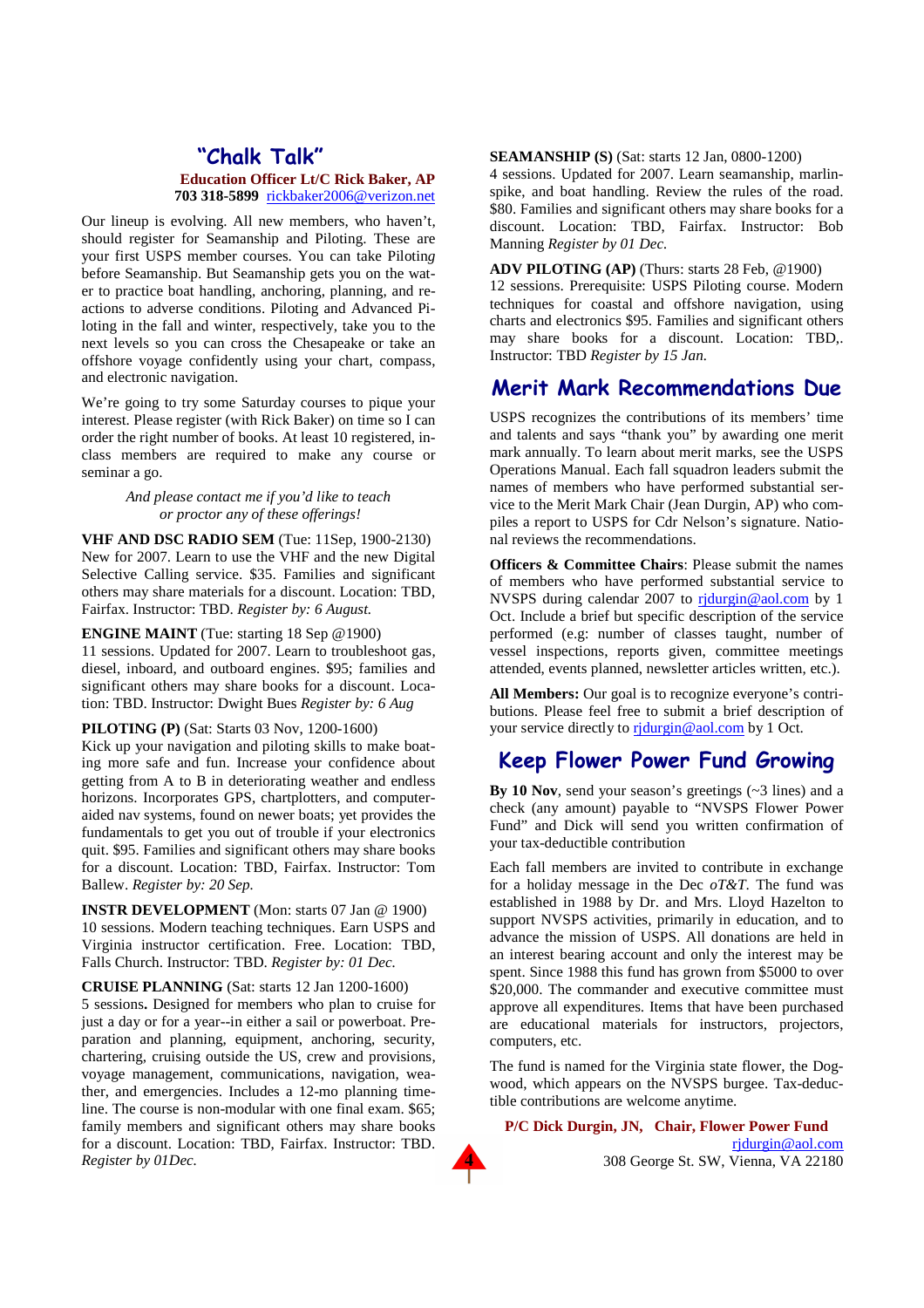## **WALTZING THROUGH THE SAN JUAN ISLANDS: VIII**

## "**HOMEWARD BOUND, ALMOST"**

Our last day and the journey back to Lake Union. We exited Port Ludlow and saw a very large rock or small island sticking up with a sign perched on top. As we got closer, the dark blobs at the base of the rocks were harbor seals basking in the sun. Closer still, we were finally able to read the sign: "Danger, Rock." I'm not sure enticing people closer to the rock to read the sign is a good idea, but it sure made us laugh.



*Floating homes on the Ship Channel* 

Since it was a weekday, we thought we'd breeze right through the Ballard Locks. As we turned into the canal, I noticed the depth sounder racing down :17-12-7-bump! A small-print note on the charts warned of shoaling to 3 ft near buoy R4; never remembered reading that when studying the charts! Lesson: read everything on the charts. I wiped the sweat off my forehead and saw a line of boats waiting to get into the locks. We held the boat on station, and held, and held, for one complete locking series. Then we tied the boat to a train-trestle that serves as a waiting area and we waited and waited some more. After almost 2 hrs, we were finally waved into the lock and secured the boat for the rise. As we departed I wasn't fast enough with the bow thruster during our initial movement forward, setting into motion a series of forces that "sucked" Sea Waltz towards the wall---bad move. Thank-you, Krogen for the beefy rub rail! We stopped and checked for damage: none, except for a small scrape on the stainless rub rail. Two lessons: expect the unexpected and, more importantly, when in trouble, stop the boat, collect your thoughts, and re-evaluate before making another move.

Back to our final stop at the Ocean Alexander dock where we were to have a little more work performed. Even though I was still shaken from the lock experience, I opted to back her into the slip, my last challenge. The slip formed an angle and was somewhat tight, with a crosswind and passing wakes pushing us towards a brand new, unprotected Krogen 39. As I was thinking my eyes caught Robin's as she stood on the foredeck. She gave me a confident look and mouthed the words, "just do it." So, I



*Safely back in Seattle's Lake Union* 

did. What a great ending to a fabulous trip!

With over 650 pictures, most taken by Robin, our designated photographer, we'll spend many hours reliving the great memories, new experiences, and lessons learned. The four of us just clicked from day one and settled right in as if we all had been cruising together all our lives. We didn't even have to use them as our "secret weapon." Clara and I are now thoroughly at home on our Krogen.

 The Pacific Northwest is a trawler-friendly destination with any amenity a boater could desire: cities, culture, dining, shopping, history, nature, and a lot of friendly, helpful people waiting to share their beautiful secret with those who have the chance, time and energy to discover it.



*Jim searching for "rewards" at Pike's Place Market in Seattle* 

The rewards are many!

 $5<sup>5</sup>$ 

And you know what? There really are no dragons waiting at the end of the world, so just get out there and do it!

 **Lt/Cdr Bill Blanding, AP Lt/Cdr Clara Blanding, AP**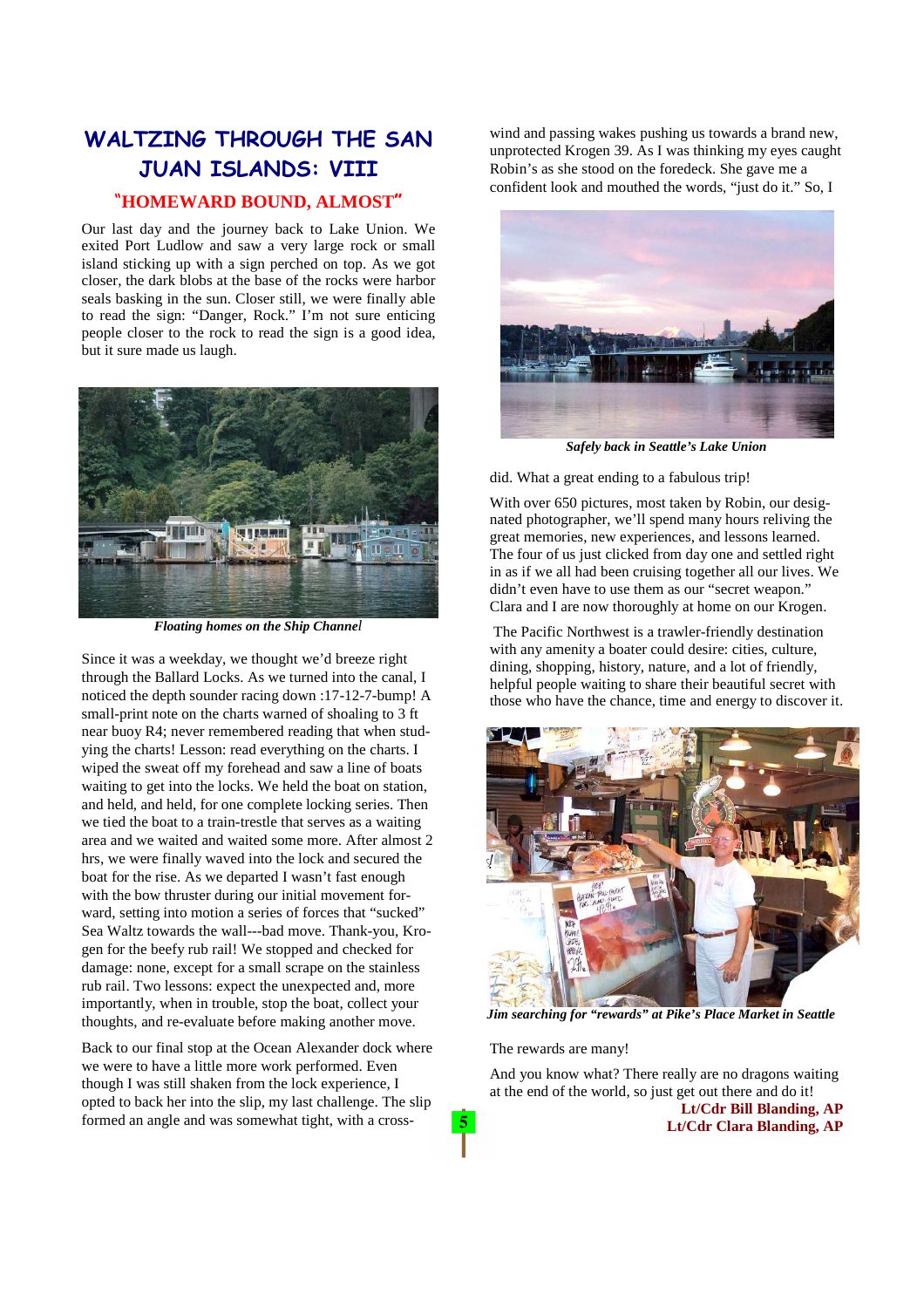| <b>NVSPS</b> Calendar                                                   |                                                                                                                                                                                                                                                 |                                                                |  |  |
|-------------------------------------------------------------------------|-------------------------------------------------------------------------------------------------------------------------------------------------------------------------------------------------------------------------------------------------|----------------------------------------------------------------|--|--|
| <b>August 2007</b>                                                      |                                                                                                                                                                                                                                                 |                                                                |  |  |
| No monthly All Hands' Meeting or Excom Meeting in August - summer break |                                                                                                                                                                                                                                                 |                                                                |  |  |
| <b>September 2007</b>                                                   |                                                                                                                                                                                                                                                 |                                                                |  |  |
| $5 - 7$<br>Wed-Fri                                                      | D5 Sail and Rendezvous Regatta.<br><b>Check the D5 Website for details</b><br>Hosted by the Cambridge Power Squadron                                                                                                                            | www.uspsd5.org                                                 |  |  |
| $5-9$<br>Wed-Sun                                                        | <b>USPS Fall Governing Board Meeting</b><br>Norfolk, VA                                                                                                                                                                                         | See the <i>Ensign</i> or USPS Website                          |  |  |
| $7-9$<br>Fri-Sun                                                        | <b>40th Annual Maryland Seafood Festival</b><br>The Maryland Seafood Festival features outstanding Chesapeake Bay seafood<br>delicacies and land-based fare, live entertainment, and beach activities.<br>Sandy Point State Park, Annapolis, MD | www.mdseafoodfestival.com<br>410-266-3113                      |  |  |
| 11<br>Tuesday<br>1900                                                   | <b>VHF</b> and DSC Radio Seminar<br>Location: TBD Fairfax. Instructor: TBD. Register by 6 Aug.<br>\$35, 1 Session                                                                                                                               | <b>Rick Baker</b><br>rickbaker2006@verizon.net<br>703-318-5899 |  |  |
| 12<br>Wednesday<br>1900: Social<br>1930: Meeting                        | <b>All Hands' Meeting at Boat US</b><br>Meeting Topic: TBD. Refreshments: Keith Segerson                                                                                                                                                        | Clara Blanding<br>claralee@comcast.net                         |  |  |
| $15 - 16$<br>Sat-Sun                                                    | <b>September Rendezvous</b><br>Chesapeake Bay. Destination: TBD                                                                                                                                                                                 | Coordinators:<br><b>TBD</b>                                    |  |  |
| 18<br>Tuesdays<br>1900-2100                                             | <b>Engine Maintenance Course</b><br>Location: TBD. Instructor: Dwight Bues. Register by 6 Aug<br>\$95, 11 Sessions                                                                                                                              | <b>Rick Baker</b><br>rickbaker2006@verizon.net<br>703-318-5899 |  |  |
| 26<br>Wednesday<br>1830-2030                                            | <b>Excom Meeting</b><br>GMU Conference Room, Fairfax                                                                                                                                                                                            | Jay Nelson<br>gjaynelson@aol.com                               |  |  |
| <b>October 2007</b>                                                     |                                                                                                                                                                                                                                                 |                                                                |  |  |
|                                                                         |                                                                                                                                                                                                                                                 |                                                                |  |  |
| $4 - 8$<br>Thurs-Sun                                                    | 38 <sup>th</sup> Annapolis Sailboat Show                                                                                                                                                                                                        | www.usboat.com                                                 |  |  |
| 10<br>Wednesday<br>1900: Social                                         | All Hands" Meeting and Octoberfest Pot Luck Dinner<br><b>Fairfax Yacht Club</b>                                                                                                                                                                 | John Shivik<br>jshivik@cox.net                                 |  |  |
| 1930: Meeting<br>$11 - 14$                                              | Combination meeting and Pot Luck Dinner. See page 3 for details.                                                                                                                                                                                |                                                                |  |  |
| Thurs-Sun                                                               | 36 <sup>th</sup> Annapolis Powerboat Show                                                                                                                                                                                                       | www.usboat.com                                                 |  |  |
| 19-21<br>Fri-Sun                                                        | <b>NVSPS Tilghman Day Cruise</b><br>Tilghman on Chesapeake Marina<br>Join the fun at Tilghman Island Day!                                                                                                                                       | www.tilghmanmd.com                                             |  |  |
| 24                                                                      | <b>Excom Meeting</b>                                                                                                                                                                                                                            | Jay Nelson                                                     |  |  |
| Wed 1830                                                                | GMU Conference Room, Fairfax<br><b>November 2007</b>                                                                                                                                                                                            | gjaynelson@aol.com                                             |  |  |
| $2 - 4$<br>Fri-Sun                                                      | D/5 Fall Education Conference. See Mark 5 Newsletter                                                                                                                                                                                            | See Mark 5                                                     |  |  |
| 3<br>Saturdays<br>1200-1600                                             | <b>Piloting Course (P)</b><br>Location: TBD, Fairfax. Instructor: Tom Ballew. Register by 20 Sep<br>\$95, 6 sessions                                                                                                                            | <b>Rick Baker</b><br>rickbaker2006@verizon.net<br>703-318-5899 |  |  |
| 14<br>Wednesday<br>1900: Social                                         | <b>All Hands' Meeting at Boat US</b><br>Refreshments: Evelyn and Gale Alls                                                                                                                                                                      | Clara Blanding<br>claralee@comcast.net                         |  |  |
| 1930: Meeting<br>28                                                     | Meeting Topic: Guest Speaker: TBD<br><b>Excom Meeting</b>                                                                                                                                                                                       | Jay Nelson                                                     |  |  |
| Wed 1900                                                                | GMU Conference Room, Fairfax<br><b>December 2007</b>                                                                                                                                                                                            | gjaynelson@aol.com                                             |  |  |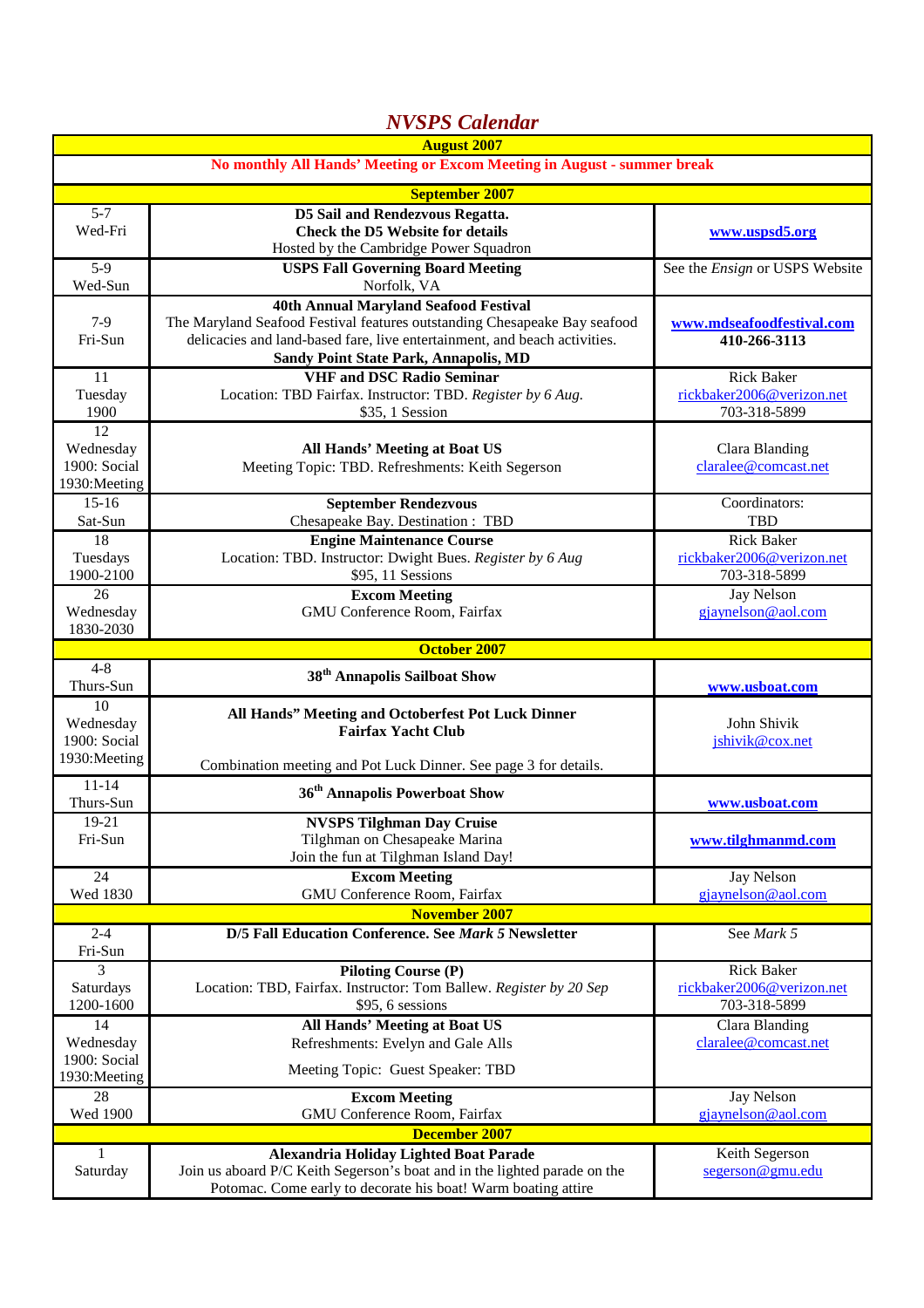| Join your fellow squadron members in welcoming in the holidays.                                            | John Shivik                                    |  |  |  |
|------------------------------------------------------------------------------------------------------------|------------------------------------------------|--|--|--|
|                                                                                                            | jshivik@cox.net                                |  |  |  |
| No All Hands' nor Excom meeting scheduled for December - winter break                                      |                                                |  |  |  |
| <b>January 2008</b>                                                                                        |                                                |  |  |  |
| $\tau$<br><b>Instructor Development Course</b>                                                             | <b>Rick Baker</b>                              |  |  |  |
| Location: TBD, Falls Church. Instructor: TBD. Register by 01 Dec<br>Mondays<br>10 Sessions. Free.          | rickbaker2006@verizon.net<br>703-318-5899      |  |  |  |
| 1900<br>9<br><b>All Hands' Meeting at Boat US</b>                                                          |                                                |  |  |  |
| Bridge nominations for 2007-08 announced<br>Wednesday                                                      | Clara Blanding                                 |  |  |  |
| 1900: Social<br><b>Member/New Member Mixer</b>                                                             | claralee@comcast.net                           |  |  |  |
| 1930: Meeting<br>Presentations by Committee and Event Chairman on areas for member                         |                                                |  |  |  |
| involvement and participation. Heavier than usual refreshments at this special                             |                                                |  |  |  |
| meeting. Refreshments: Bill and Clara Blanding                                                             |                                                |  |  |  |
| 12<br><b>Seamanship Course (S)</b>                                                                         | <b>Rick Baker</b>                              |  |  |  |
| Saturdays<br>Location: TBD, Fairfax. Instructor: Bob Manning Register by 01 Dec                            | rickbaker2006@verizon.net                      |  |  |  |
| 0800-1200<br>4 Sessions. \$80.                                                                             | 703-318-5899                                   |  |  |  |
| 12<br><b>Cruise Planning Course</b>                                                                        | <b>Rick Baker</b><br>rickbaker2006@verizon.net |  |  |  |
| Location: TBD, Fairfax. Instructor: TBD. Register by 01 Dec<br>Saturdays<br>1200-1600<br>5 Sessions. \$65. | 703-318-5899                                   |  |  |  |
| 23<br><b>Excom Meeting and Planning Meeting</b>                                                            | Jay Nelson                                     |  |  |  |
| GMU Conference Room, Fairfax<br>Wed 1830                                                                   | gjaynelson@aol.com                             |  |  |  |
| <b>February 2008</b>                                                                                       |                                                |  |  |  |
| 13<br><b>All Hands' Meeting at Boat US</b>                                                                 |                                                |  |  |  |
| Wednesday<br>Refreshments: TBD                                                                             | Clara Blanding                                 |  |  |  |
| 1900: Social<br>Meeting Topic: Skipper Saver Course for Sweethearts                                        | claralee@comcast.net                           |  |  |  |
| 1930: Meeting                                                                                              |                                                |  |  |  |
| 19-23<br><b>USPS Annual Meeting</b>                                                                        | Details in                                     |  |  |  |
| Wed-Sun<br>Dallas, TX                                                                                      | the Ensign                                     |  |  |  |
| 28<br><b>Advanced Piloting Course (AP)</b>                                                                 | <b>Rick Baker</b>                              |  |  |  |
| Location: TBD. Instructor: TBD Register by 15 Jan<br>Thursdays                                             | rickbaker2006@verizon.net                      |  |  |  |
| 1900<br>12 Sessions. \$95.                                                                                 | 703-318-5899                                   |  |  |  |
| <b>March 2008</b>                                                                                          |                                                |  |  |  |
| 11<br><b>On-Board Weather Forecasting</b>                                                                  | <b>Rick Baker</b>                              |  |  |  |
| Tuesday<br>Location: TBD, Fairfax. Instructor: TBD. Register by 01 Feb<br>1900-2130<br>\$45, One session   | rickbaker2006@verizon.net<br>703-318-5899      |  |  |  |
|                                                                                                            |                                                |  |  |  |
|                                                                                                            | Clara Blanding                                 |  |  |  |
| 12<br><b>All Hands' Meeting at Boat US</b>                                                                 |                                                |  |  |  |
| Wednesday<br>Annual Membership and Elections meeting, All Members should plan to attend.                   |                                                |  |  |  |
| 1900: Social<br>Refreshments: TBD<br>1930: Meeting                                                         | claralee@comcast.net                           |  |  |  |
| Meeting Topic: Guest Speaker: TBD                                                                          |                                                |  |  |  |
| 15<br><b>NVSPS Founder Day and Change of Watch Event</b>                                                   | John Shivik                                    |  |  |  |
| Location: American Legion, Fairfax<br>Saturday<br>26<br><b>Excom Meeting</b>                               | jshivik@cox.net<br><b>Jay Nelson</b>           |  |  |  |

**WEAR YOUR NVSPS NAME TAG TO ALL EVENTS AND CLASSROOM SESSIONS**